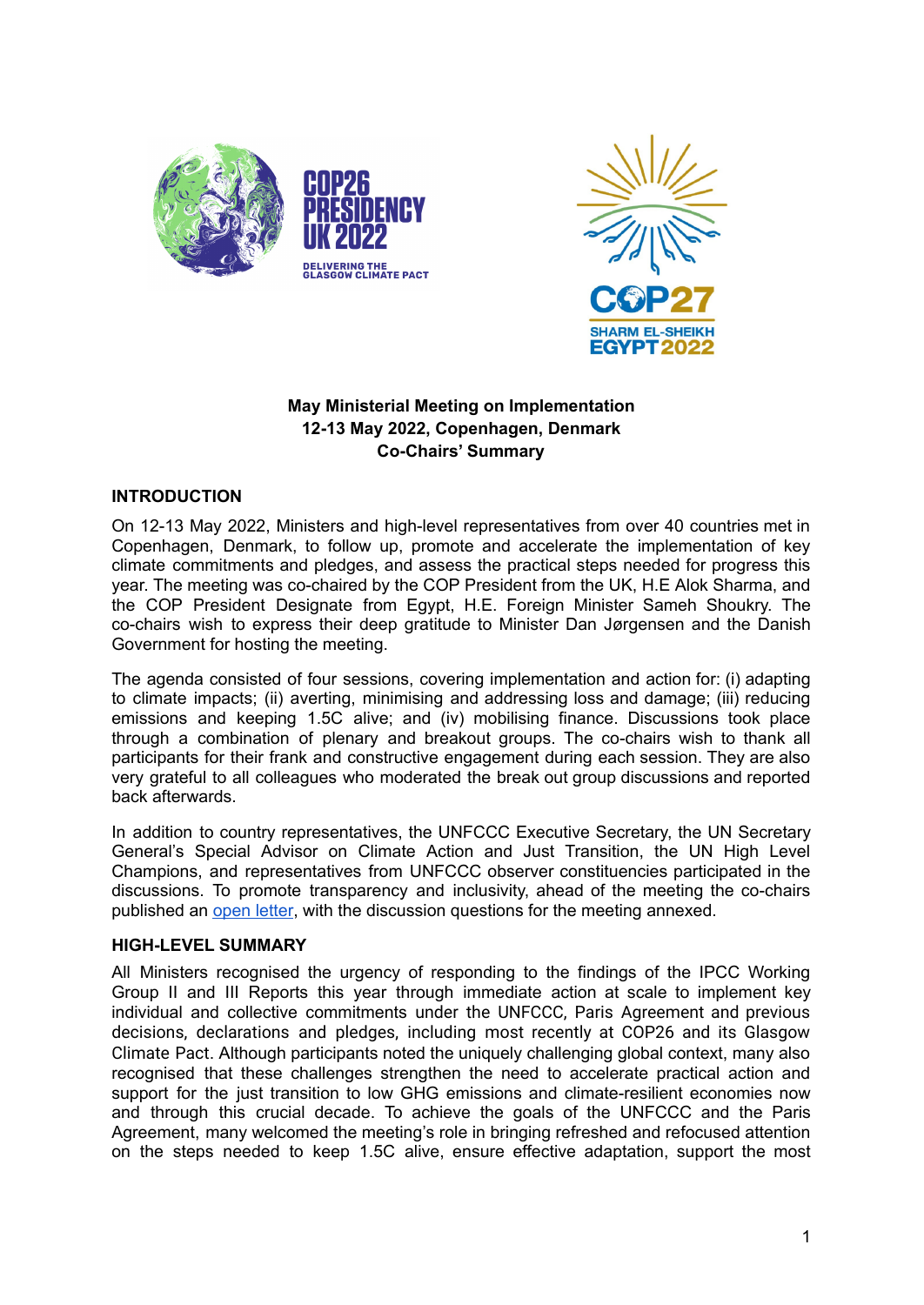vulnerable and ensure that finance flows at the necessary scale. Across the four sessions, Ministers highlighted the clear links and synergies between these issues.

### **ADAPTING TO CLIMATE IMPACTS**

Recognising the alarming findings of the IPCC Working Group II Report, many Ministers called for a more focused drive to deliver "transformational adaptation", with sustained attention needed to address gaps across policies, planning, implementation and finance. Ministers pointed to several elements as essential for this, including effective adaptation planning and additional National Adaptation Plans, national leadership and enhanced and adequate climate finance and investment. Ministers emphasised the importance of making progress at COP27 through the Glasgow-Sharm el-Sheikh Work Programme on the Global Goal on Adaptation.

Ministers recognised the need for adaptation action to be better integrated into development planning and programmes in order to deliver a whole-of-society approach and catalyse more public and private investment in adaptation action. Many also highlighted current efforts and aims to mainstream adaptation across sectors, such as agriculture, water, forestry and infrastructure. Many Ministers called for more work to ensure adaptation planning is inclusive including through the involvement of youth and indigenous peoples and gender sensitive approaches, and driven by local needs and priorities and to better identify opportunities for cross-border regional collaboration, including on issues like ecosystems, water resources and mangrove forests.

Ministers underlined the need for a transformative agenda on adaptation at COP27, including to scale up, and improve timely access to, adaptation finance to help developing countries implement national and local adaptation plans. Many stressed the centrality of concessional and grant-based public finance, particularly for the poorest and most vulnerable. There were clear requests for transparency at COP27 on the delivery of the doubling of adaptation finance by 2025 and expressions of support for more balanced adaptation finance. Some also recognised that substantial private investment will be needed to adequately address the finance gap. Several participants highlighted the importance of translating national and local adaptation plans into investable pipelines of programmes and activities, and were hopeful of progress that could be made through enhanced collaboration between countries, Multilateral Development Banks and the private sector, including through improvements in local capacity and technology. The role of the Adaptation Fund and the Green Climate Fund were highlighted as important vehicles to channel adaptation finance. Multilateral Development Banks and the private sector have a role in providing and mobilising support to developing countries' adaptation efforts, including through improvements in local capacity and technology.

### **AVERTING, MINIMISING AND ADDRESSING LOSS AND DAMAGE**

Ministers recognised that loss and damage is happening now, and the clear need for practical, shared solutions to scale up action and support. They also welcomed that parties are becoming more open and constructive in approaching this issue. Many highlighted examples of the devastating impacts that climate change is already having on communities on the front line or progressively developing due to slow onset events. There was recognition of the particular predicament of countries that are vulnerable to impacts affecting their whole economy, driving indebtedness and incurring substantial economic and non-economic loss and damage. Several highlighted the need to build back better from losses and damages, in order to ensure communities and infrastructure become greener, more resilient and "future-proof" in the face of recurrent and worsening impacts. The Ministers and high level representatives underlined that further ambition and action on mitigation and adaptation can contribute to less loss and damage and thus the effort and costs associated with averting, minimising and addressing it.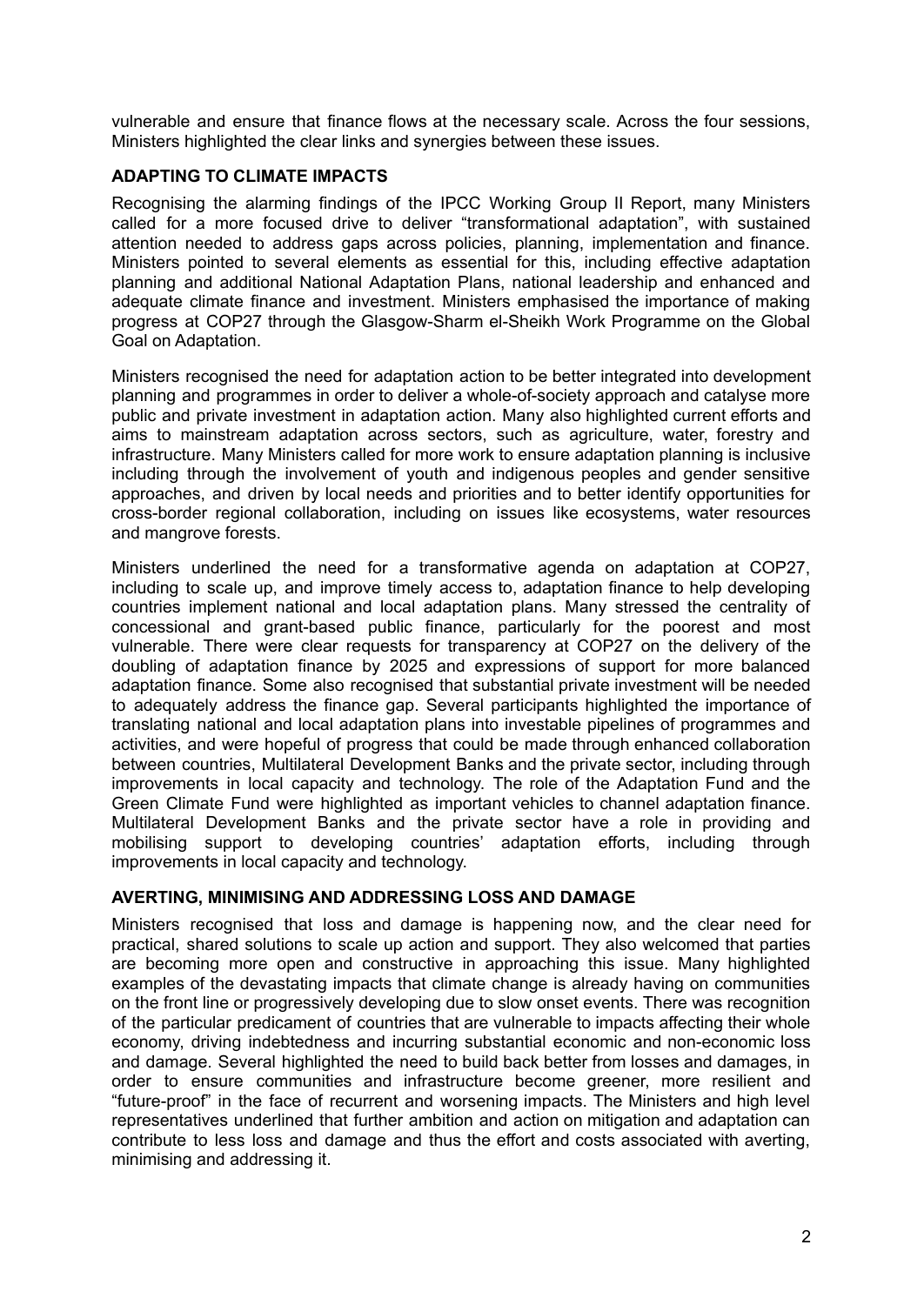Many stressed the importance of existing practical work being undertaken at national and local levels, including on prevention through early warning systems, such as through the UN Secretary General's initiative to protect everyone on Earth with such systems within the next five years, comprehensive risk management and reduction, and insurance. Several stressed the need to enhance local capacity to plan and deliver effective action, including through sound needs assessment. To support this, many Ministers called for the Santiago Network to be fully operationalised and funded by COP27.

There were strong calls for delivering on scaling up resources for loss and damage, building on the Glasgow Climate Pact. Delivery mechanisms for enhanced finance were discussed, with some emphasising the need for a new fund and others noting the opportunity to scale up and coordinate action better through existing climate, disaster risk reduction and humanitarian channels. Ministers looked forward to practical ideas for progress being identified through the Glasgow Dialogue next month.

## **REDUCING EMISSIONS AND KEEPING 1.5C ALIVE**

Ministers underlined their alarm at the findings of the recent IPCC WGIII Report, which highlights the closing window for action to keep 1.5C alive and the need for accelerated action before 2030. Ministers recognised that every fraction of a degree of warming worsens impacts greatly, so the faster emissions are reduced, the greater our capacity to successfully adapt to these impacts and avert, minimise and address loss and damage. Recognising the challenging geopolitical context, there was a clear collective determination to tackle the current energy crisis alongside the climate crisis, and to seize the opportunity for a clean energy transition. Several highlighted the importance of scaling up international cooperation and support to maximise ambition and ensure just transitions and equity, taking into account the needs of the poorest and most vulnerable. Participants highlighted appropriate finance as a main enabler for ambition and further action in developing countries.

Several Ministers made a clear call for a substantive outcome on mitigation at COP27, and there was a lot of attention on the expectation that all Parties revisit the 2030 emission reduction targets in their Nationally Determined Contributions (NDC), and strengthen them as necessary to align with the Paris temperature goal. Some set out the work they are already doing to deliver on this and others made clear their plans to do so this year. Many pointed to the need for developed countries and G20 major emitters to lead the way in these efforts, and to consider equity and common but differentiated responsibilities in accordance with the principles of the UNFCCC and Paris Agreement; many also highlighted the role for all Parties to make an active response and some highlighted their concerns regarding perceived burden shifting from developed to developing countries. There were also clear expectations for Parties to respond to the request to communicate long-term low greenhouse gas emission development strategies (LT-LEDS) this year, with a number signalling the work that is already going on to develop these, and the importance of engaging the private sector. Several Ministers stressed that success this year would depend in part on seeing progress in NDC and LT-LEDS ambition in the mandated Synthesis Reports, the deadline for which is 23 September.

Many Ministers highlighted the need for headline ambition to be backed up by credible and worked-up plans to reduce emissions across key sectors, including to implement Glasgow commitments on phasing down unabated coal power, phasing out inefficient fossil fuel subsidies, and a number highlighted the importance of the Global Methane Pledge. Many outlined what is already being done, such as responding to the positive market signals for renewables, progressing nature-based solutions, reducing deforestation and enhancing REDD+, developing new technologies like green hydrogen and carbon capture, utilisation and storage, and deploying zero emission vehicles. The need to keep track of progress in these areas was highlighted. To assist domestic decision-making, several called for work to set out clear policy options for innovation and decarbonisation in key sectors, identification of